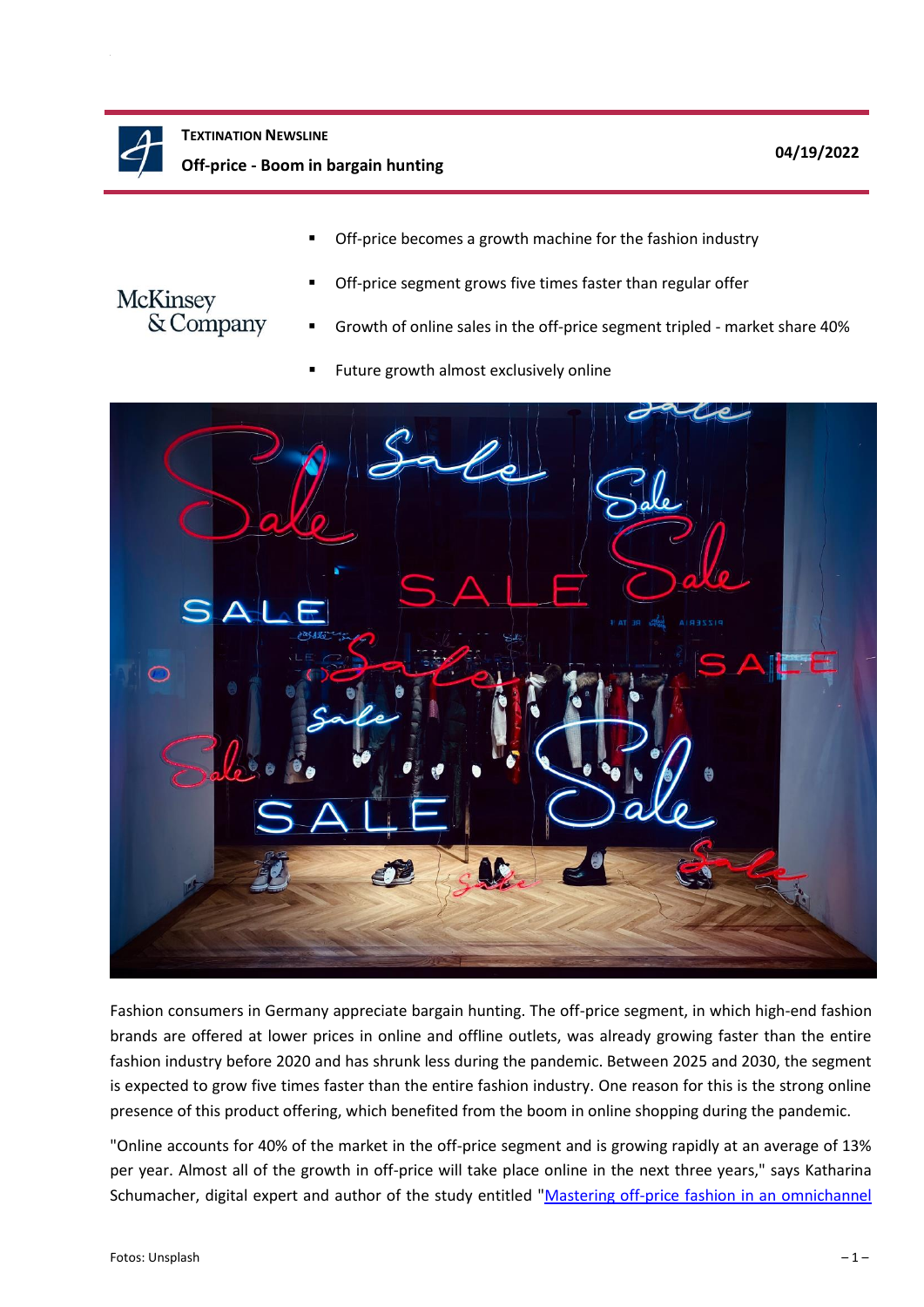

[world"](https://www.mckinsey.de/industries/retail/our-insights/mastering-off-price-fashion-in-an-omnichannel-world). "This opens up opportunities for fashion companies to reach new consumers with their brand who would not normally consider a full-price purchase."



For the study, global data on the off-price market was analysed and 11,000 consumers in ten countries were surveyed. German shoppers are particularly interested in bargains. In the past year, many consumers in Germany have increasingly shopped online. In the off-price segment, the growth of the online market has tripled: from 9% compound annual growth rate (CAGR) in 2020 to 27% in 2021.



By 2025, growth in Germany as well as in Austria could amount to 16% per year. The average in the EU lies at 13%. In addition, offprice offers fashion brands the opportunity to sell their surplus goods in a sustainable way.

Typical online off-price consumers, so-called enthusiasts, are particularly interested in luxury, affordable luxury and premium products and buy on specialised platforms such as dress-for-less, BestSecret, brands4friends or Scarce. They value style and usually start without a specific brand in mind. They enjoy comparing prices and spend 2.3 times more than other fashion consumers. In Germany, 30% of offprice shoppers who spend more than 1,000 euros per year account for 70% of total fashion spending. "However, these shoppers are generally willing to pay full price for premium and luxury brands," says Achim Berg, fashion industry expert at McKinsey. "Fashion suppliers should therefore carefully consider which goods they offer offprice."

## **Offline purchases with increasing expectations**

Off-price shoppers who shop in stores are often younger and have a higher purchasing power than other fashion consumers. They like to shop in outlet centres, while they often shy away from going to a regular luxury shop on a shopping mall.

"Outlets therefore offer luxury fashion companies the opportunity not only to increase their profitability but also to reach new groups of shoppers without cannibalising their full-price assortment and damaging their brand," says Felix Rölkens, McKinsey expert for the fashion industry and co-author of the study. "However,